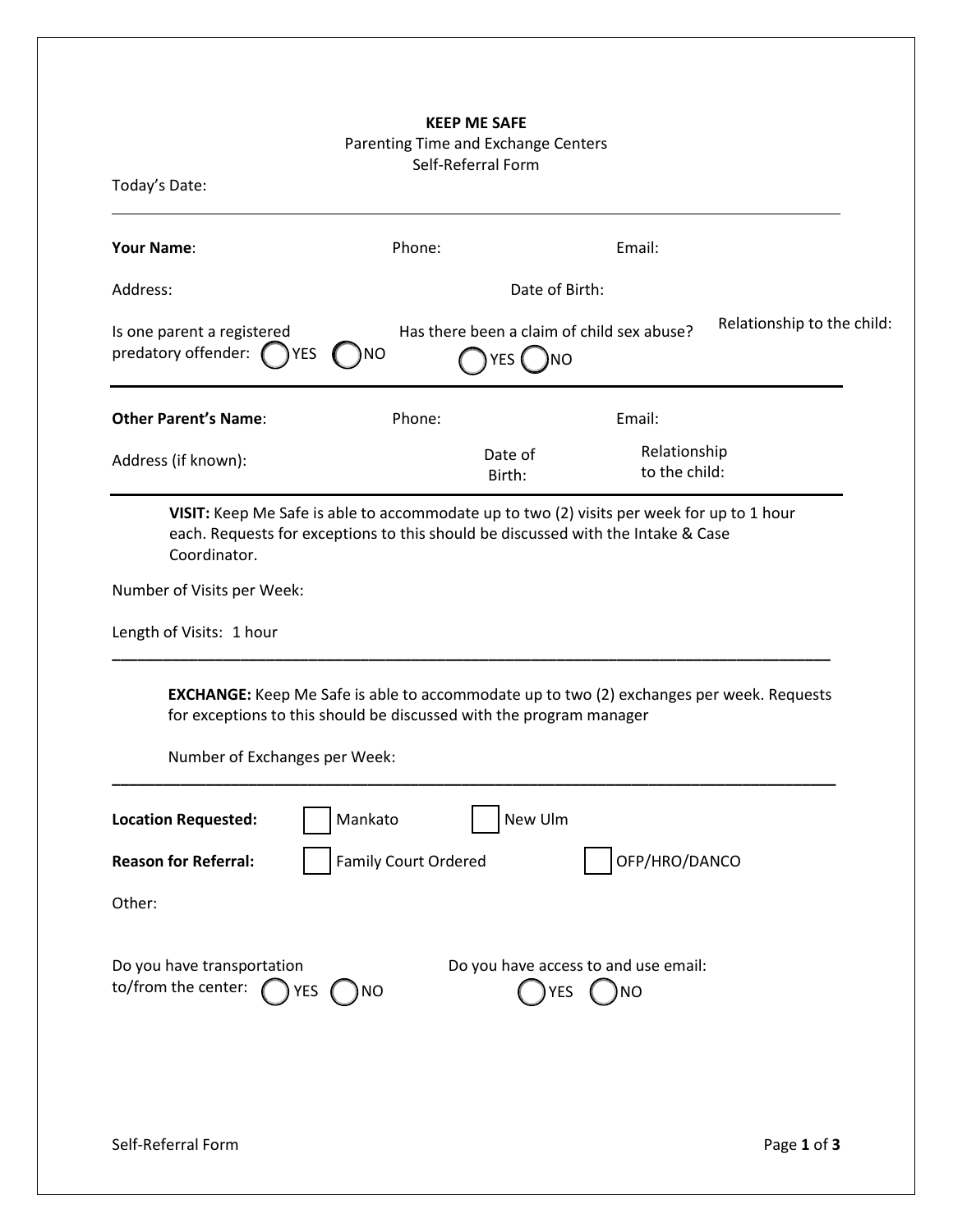| <b>Child's Information</b><br>Child 1           |                |         |        |       |  |  |  |
|-------------------------------------------------|----------------|---------|--------|-------|--|--|--|
| Name:                                           | Date of Birth: | Gender: |        | Race: |  |  |  |
| Resides with:                                   |                | Phone:  | Email: |       |  |  |  |
| <b>Transportation Provider:</b>                 |                | Phone:  | Email: |       |  |  |  |
| Allergies or special considerations:<br>Child 2 |                |         |        |       |  |  |  |
| Name:                                           | Date of Birth: | Gender: |        | Race: |  |  |  |
| Resides with:                                   |                | Phone:  | Email: |       |  |  |  |
| <b>Transportation Provider:</b>                 |                | Phone:  | Email: |       |  |  |  |
| Allergies or special considerations:<br>Child 3 |                |         |        |       |  |  |  |
| Name:                                           | Date of Brith: | Gender: |        | Race: |  |  |  |
| Resides with:                                   |                | Phone:  | Email: |       |  |  |  |
| <b>Transportation Provider:</b>                 |                | Phone:  | Email: |       |  |  |  |
| Allergies or special considerations:<br>Child 4 |                |         |        |       |  |  |  |
| Name:                                           | Date of Birth: | Gender: |        | Race: |  |  |  |
| Resides with:                                   |                | Phone:  | Email: |       |  |  |  |
| <b>Transportation Provider:</b>                 |                | Phone:  | Email: |       |  |  |  |
| Allergies or special considerations:<br>Child 5 |                |         |        |       |  |  |  |
| Name:                                           | Date of Birth: | Gender: |        | Race: |  |  |  |
| Resides with:                                   |                | Phone:  | Email: |       |  |  |  |
| <b>Transportation Provider:</b>                 |                | Phone:  | Email: |       |  |  |  |
| Allergies or special considerations:            |                |         |        |       |  |  |  |